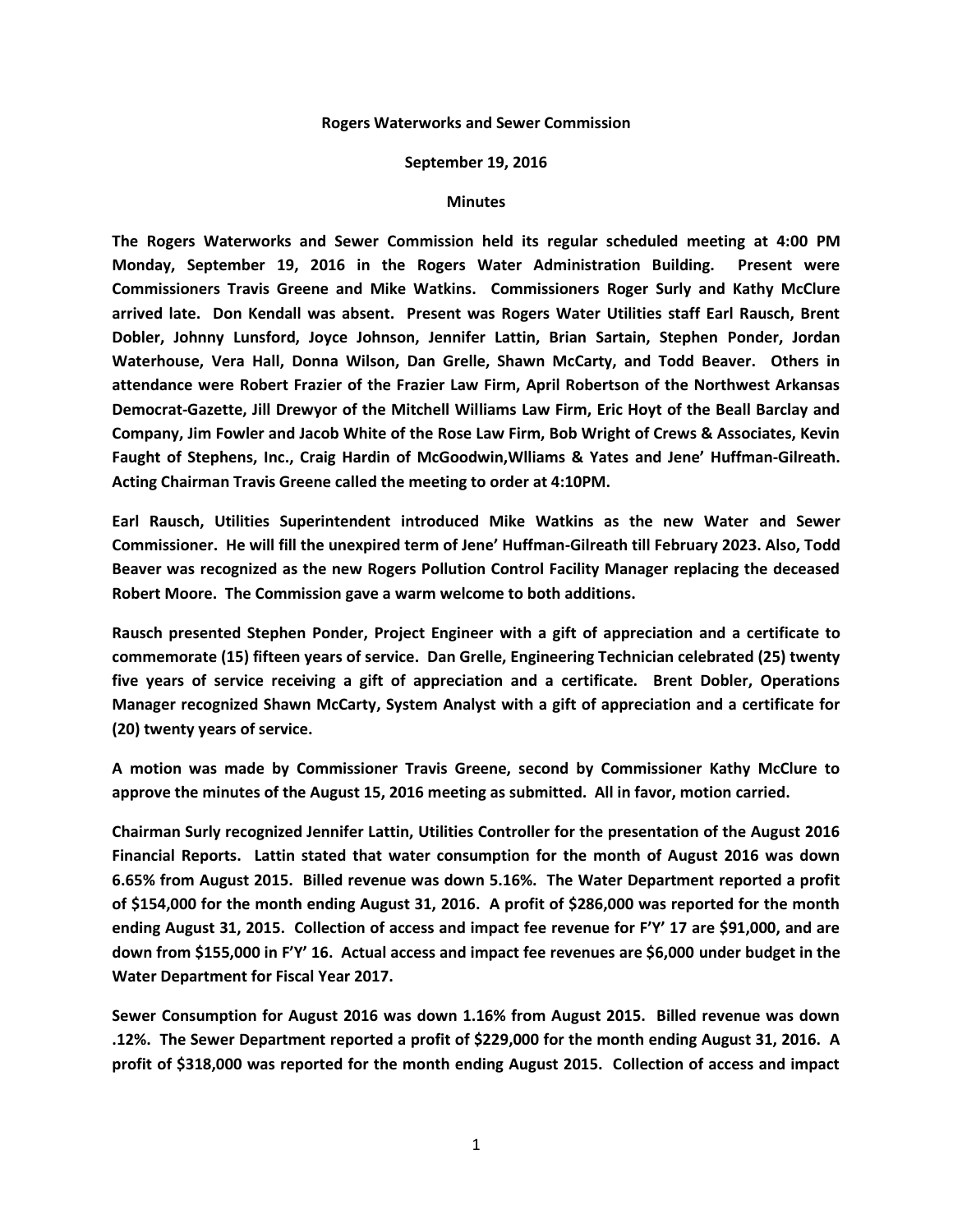**fee revenue for F'Y' 17 are \$206,000, and are down from \$283,000 in F'Y' 16. Actual access and impact fee revenues are \$6,000 over budget in the Sewer Department for Fiscal Year 2017.**

**The Restricted and Unrestricted Funds Report show total funds are at \$34.4 million. \$8.7 million is restricted. The unrestricted funds are at \$8.7 million in Water and \$17.0 million in Sewer. Total funds on hand at August 31, 2015 were \$32.2 million.**

**As required by GASB 68, June 2016 financials included an adjustment for Rogers Water Utilities' proportionate share of the APERS net pension liability. At the time of closing the June 2016 financials, RWU recorded a conservative APERS adjustment for the Water and Sewer Departments. After further review by RWU staff and confirmation by our auditors, RWU updated the APERS pension adjustment. This adjustment had the effect of increasing net income in the Water Department by \$166,000 and in the Sewer Department by \$271,000 for the Fiscal Year 2016. The audit reports will reflect the higher income in both the Water and Sewer Departments. Chairman Surly ask if the adjustment had any impact on the current year. Lattin stated there was no impact in F'Y' 17. There were no further questions.**

**Chairman Surly recognized Rausch for the presentation of the Engineering and RPCF Reports. Rausch stated development is continuing along Walnut Street and Interstate 49. Rausch also presented an overview of the active city projects. Approximately 2000 feet of the pipe bursting project in the Rolling Oaks subdivision-Sewer Rehabilitation Project has been completed. The Osage Creek Monitoring Report shows an increase in the conductivity level and a higher level of phosphorus. Rausch reported that Southeast Poultry is attempting to make improvements to get their pretreatment program in compliance. There were no questions.**

**Chairman Surly recognized Brent Dobler, Operations Manager for presentation of the August Operation Reports. Dobler addressed the different departments referring to the informational graphs. Dobler stated that with the increase in locates, existing personnel have had to help with locating. A good downward trend shows shutoffs are lower. TV inspection reported 17,689 feet. The Vac-Con reports show flushing 129,870 feet of sewer lines, a three year high. The Leak detection of 84,014 ft is concentrated mostly in the lake area. The Lost Water Report is at 15% for the last twelve months, while being at 20% for calendar 2016 and 14% for the month. A 50,000 gallon per day leak was found and repaired at Craig Circle and New Hope Road. The August average daily water usage was 11.28 MGD with a single daily use high of 13.23 MGD. There were no questions.**

**Chairman Surly recognized Joyce Johnson, Business Manager for presentation of the Bond Underwriters recommendation for Water and Sewer Bond Refunding. Johnson provided a summary of the estimated debt service savings in both Water and Sewer Departments. Johnson explained management preferred to keep the debt service requirements at current levels. Reducing debt service lengthens the term to pay off bonds. The net proposed reduction in overall debt service is estimated to be \$3.1 million in Water and \$14.3 million in Sewer. Johnson requested the commission select bond counsel in order to proceed. Bob Wright of Crews & Associates, and Kevin Faught of Stephens, Inc. addressed the commission to provide additional details of the conservative approach**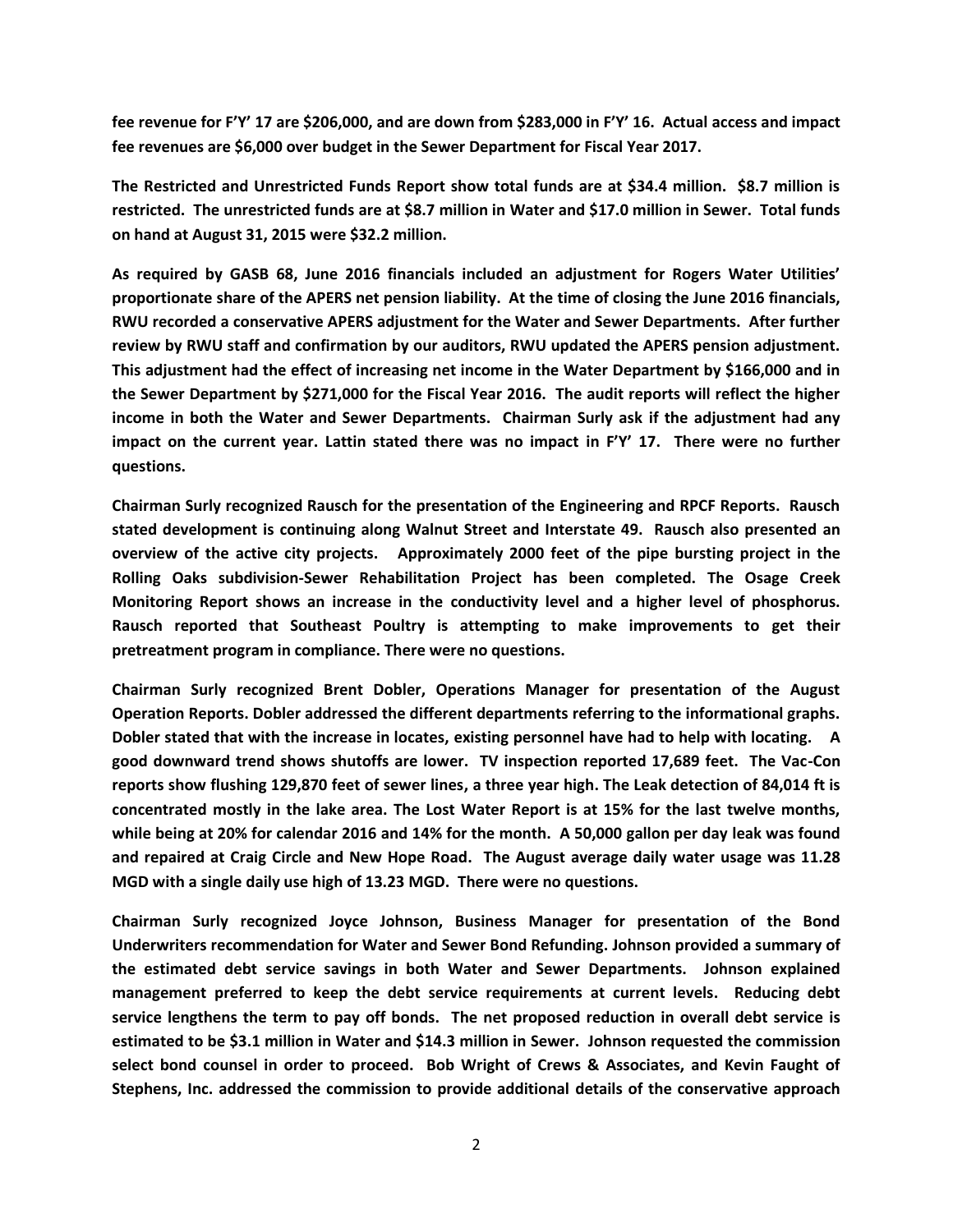**used to maximize net cash flow savings. Johnson added that once final numbers are available there will need to be budget amendments, including expensing bond issue costs of approximately \$300,000 in both Water and Sewer Departments, and changes in amortization and interest expense. Commissioner Travis Greene made a motion, second by Commissioner Kathy McClure to approve proceeding with recommendation of the Underwriters subject to approval by Bond Counsel. All in favor, motion carried.**

**Joyce Johnson requested selection of Bond Counsel for Water and Sewer Bonds. The (3) three firms that responded are Mitchell Williams Law Firm, Rose Law Firm and Kutak Rock LLP. After the Commissioners completed rating tabulation sheets it was announced that Jill Drewyor of Mitchell Williams, Selig, Gates & Woodyard, PLLC was selected to represent Rogers Water Utilities as Bond Counsel. Chairman Surly expressed appreciation to all the firms that participated. A motion was made by Commissioner Kathy McClure, second by Commissioner Mike Watkins to approve Mitchell, Williams Law Firm for representation as Bond Counsel. All in favor, motion carried.**

**Chairman Surly recognized Eric Hoyt of Beall Barclay Company to present the 2016 Water and Sewer Audit Reports. Hoyt reported there were no exceptions or non-compliance issues. He noted the inclusion of Net Pension Liability in implementing the financial reporting requirements of GASB 68. There were no questions. Commissioner Travis Greene made a motion, second by Commissioner Kathy McClure to accept the 2016 Water and Sewer Audit Reports. All in favor, motion carried.**

**Chairman Surly recognized Brian Sartain, Design Engineer to present a professional services agreement for a preliminary engineering study of RPCF Structural Analysis and Improvements. Staff recommends approval for McGoodwin, Williams and Yates to provide professional services in the amount of \$26,098. A motion was made by Commissioner Kathy McClure, second by Commissioner Mike Watkins to approve the professional services agreement with McGoodwin, Williams and Yates for \$26,098. All in favor, motion carried.**

**Rausch presented Resolution No. 16-15 approving the purchase of certain impeller pumps for use at the RPCF, waiving competitive bidding. These Flygt impeller pumps will be purchased from Jack Tyler Engineering, Inc. for \$103,827 plus shipping and applicable taxes. This is not a budgeted item. Commissioner Travis Greene made a motion, second by Commissioner Kathy McClure to purchase (3) three Flygt impeller pumps from Jack Tyler Engineering, Inc. in the amount of \$103,827. All in favor, motion carried.**

**Rausch continued with the request to approve the purchase of a cooling screw for the sludge dryer at RPCF, waiving competitive bidding as submitted in Resolution No. 16-16. This authorizes the purchase of a cooling screw from KWS Mfg Co. in the amount of \$64,125 plus applicable taxes. The installation cost is not included with this price and a contractor will be performing installation of the cooling screw. The cooling screw is not a budgeted item. Commissioner Travis Greene made a motion, second by Commissioner Kathy McClure to approve the purchase of the replacement dryer discharge screw from KSW Mfg Co. in the amount of \$64,125. All in favor, motion carried.**